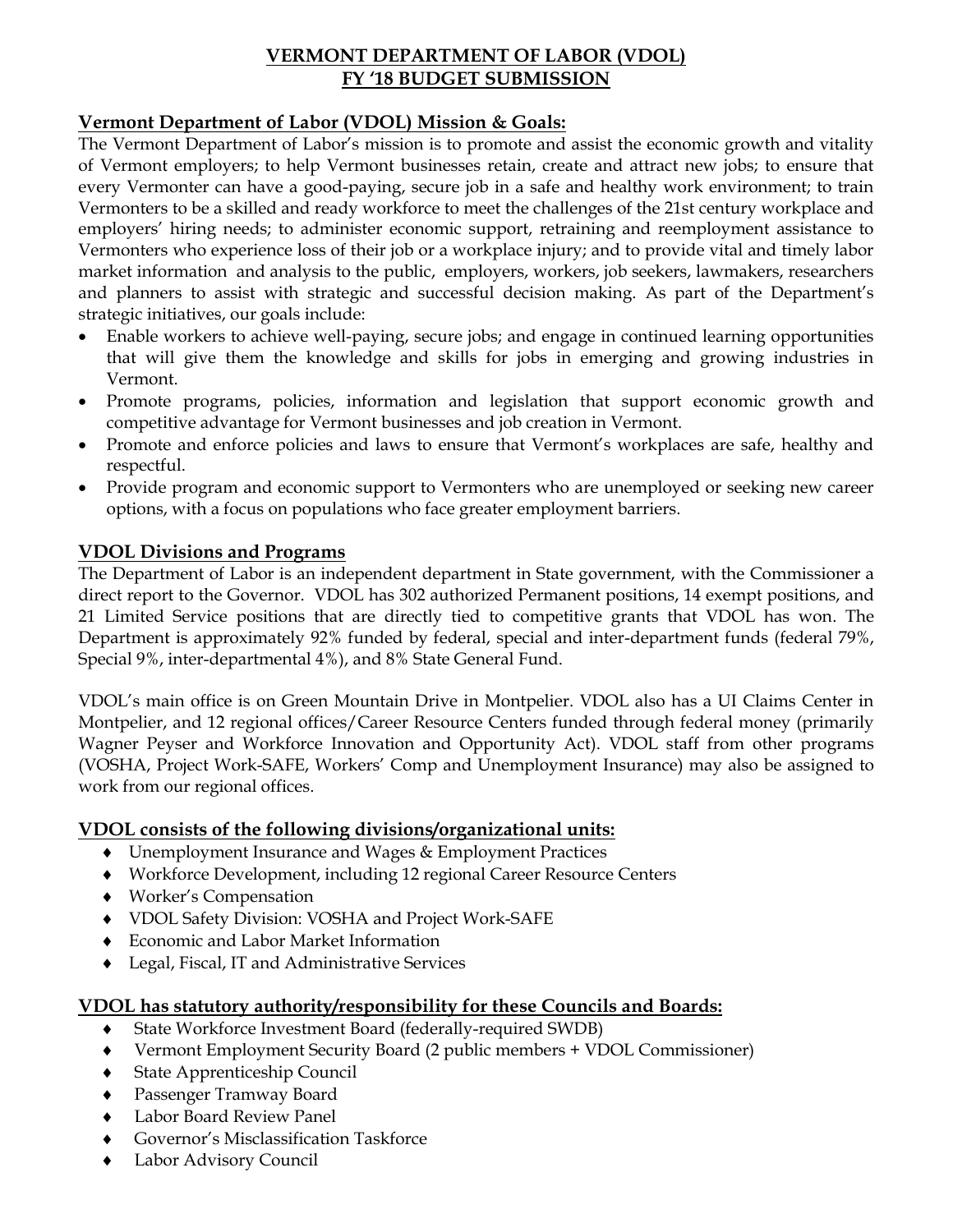# **Overview of VDOL Programs**

# **Unemployment Insurance and Wages Division**

The Unemployment Insurance (UI) and Wages Division processes claims for unemployment compensation, oversees employer tax contributions, ensures UI program performance, integrity and compliance, and provides guidance and enforcement in wage and hour and employment practices issues.

The Employer Services Unit and Unemployment Claims Center handle employer and claimant unemployment insurance issues, and investigate fraud and misclassification. The Benefit Accuracy Measure and Tax Performance System programs test methods and procedures to ensure compliance with federal performance measures. The Program Integrity Unit audits paid unemployment benefits to detect and resolve improper payments stemming from unreported employment, which then allows credit adjustments to the taxable employer.

The UI Division is also responsible for administering the Employer Health Care Contributions, Domestic and Sexual Violence Transition UI Benefits, and Employee Leasing programs.

VDOL's UI Trust Fund balance is \$299.9M. Vermont has no federal loan balance.

The Wage and Hour and Employment Practices program handles a significant number of calls from employers and workers. Most of the calls are asking for an explanation of Vermont's labor and employment laws. W&H also produces informational materials. When an inquiry or complaint may present a possible violation of state or federal law, the staff intake the complaint, conduct a review and adjudicate if the issue falls within VDOL jurisdiction; if not, it would be referred to the agency where enforcement authority exists. The legislature has passed workplace protections that have steadily increased the unit's workload. The program is supported with state General Funds and some UI funding.

VDOL has again received a federal grant for our successful Reemployment Eligibility Assessment (REA) program (now renamed to RESEA). The program is premised on the idea that early intervention with a person who has become unemployed will lessen their duration on unemployment. In addition, requiring the person to connect, face-to-face with VDOL reemployment caseworkers/job counselors and labormarket specialists will help identify available jobs, as well as possible employment barriers. VDOL staff members are able to enroll Vermonters in programs that will prepare them for jobs and/or connect them to the job openings. The RESEA program serves all unemployed Vermonters within the first five weeks of their unemployment, with a minimum of 3 personal skill assessment and job counseling sessions. The RESEA program has decreased the duration of claimant time on UI by roughly 15%.

VDOL is in the second-stage of our UI Modernization work, funded by a federal grant. Several months ago, Vermont severed our consortium work with Maryland and West Virginia, and we are now working with Idaho and Iowa for a new benefits and tax system. Idaho has developed and is running a full system. We hope that we can utilize their programming expertise to redesign Vermont's aged system. We are working under the guidance of DII and the Attorney General's Office on this project. The UI systems were designed and implemented over 25 years ago. The technology constraints of our system make required federal and state changes extremely challenging.

# **Economic and Labor Market Information Division (LMI)**

The Economic and Labor Market Information Division has a staff of 12 employees and is 100% federally funded. LMI is a State partner to the federal government's US Bureau of Labor Statistics (BLS) which provides nearly 70% of the division's overall funding. The balance of the LMI budget  $(\sim 30\%)$  comes from the US Department of Labor's Employment and Training Administration (ETA). VDOL's LMI Director serves as an economic consultant to Vermont state agencies, the State Workforce Development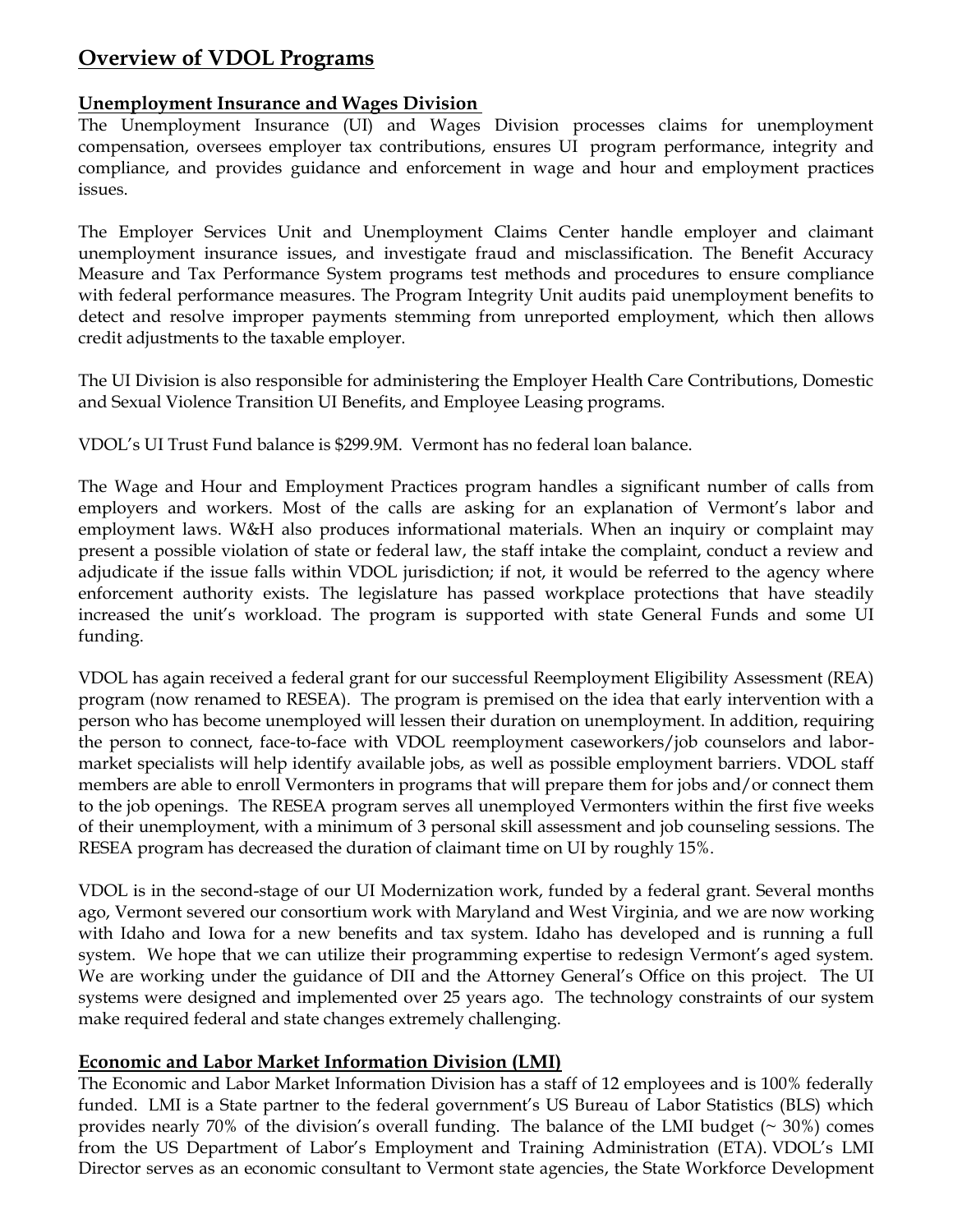Board, and many outside public and private entities on key workforce and economic issue and initiatives. LMI produces a wide variety of Vermont related reports and data about:

- Employment by industry
- Unemployment and labor force statistics
- Wage data by occupation
- Occupational Projections

USDOL provides some funding to LMI that allows for some "expanded" research on projects such as:

- Long-term (10 year) and short-term (2 year) occupational projections
- Monitor and forecast UI Trust Fund solvency
- Collect data and analyze Employer-provided fringe benefits
- Promote and maintain LMI data for public use: [www.vtlmi.info](http://www.vtlmi.info/)
- Perform analyses, support special studies relating to public policy such as:
	- ◆ Healthcare workforce study groups;
	- Wage analyses of publicly-funded training
	- Development of technical parameters related to hiring incentives
	- Minimum Wage determinations
	- ◆ Prevailing Wage determinations
- Public outreach: The importance of LMI's public outreach (including our LMI internship program) has been a priority during this year. Through ETA funding, LMI is able to outreach and travel for presentations Vermont businesses and trade associations, regional workforce development groups, high schools and universities, workforce education and training partners, state agencies, the legislature, non-profit organizations, and to the general public.

# **Workers' Compensation and Safety Division**

The Workers' Compensation Program administers and adjudicates the statewide WC system. A worker who suffers a work-related injury can receive medical and wage compensation from the employer or the employer's insurance carrier. The WC staff members provide audits, dispute resolution, mediation, adjudication and compliance reviews. The Division's investigators pursue fraud and misclassification and issue stop work orders and administrative penalties to enforce compliance with the law.

The Vermont Department of Labor does not set Workers' Compensation insurance rates; the rate is set by the Department of Financial Regulations.

The Division offers services focused on workplace safety and resolving disputes between injured workers and their employers. The Workers' Comp and Safety Division's goals and strategies are to:

- Reach out to the medical community, business and labor organizations, health and safety associations, insurers and others to reduce injuries, identify trends and best practices
- Reduce injuries and shorten time before a return to work
- Make safety a priority for all Vermont employers
- Lower workers' compensation costs
- Determine which business sectors need the most safety focus
- Publicly acknowledge employers in Vermont who have successful workplace safety programs

VOSHA: Vermont has a state-based OSHA program. The VOSHA staff works to ensure that all persons are provided a safe and healthy workplace. VOSHA has jurisdiction over workplace safety and health, inspecting workplaces for violations of VOSHA standards, and issuing penalties for violations classified as serious and/or uncorrected after being formally advised by VOSHA of the violation. VOSHA Compliance Officers investigate serious workplace accidents and fatalities.

The program also recognizes businesses for their efforts in workplace safety through programs such as Green Mountain Voluntary Protection Program (VPP). Vermont Compliance Assistance Specialists work with trade associations and industry groups to help employers comply with the VOSHA standards. The 14 employees are funded by a 50-50 match of federal and state (general fund) dollars.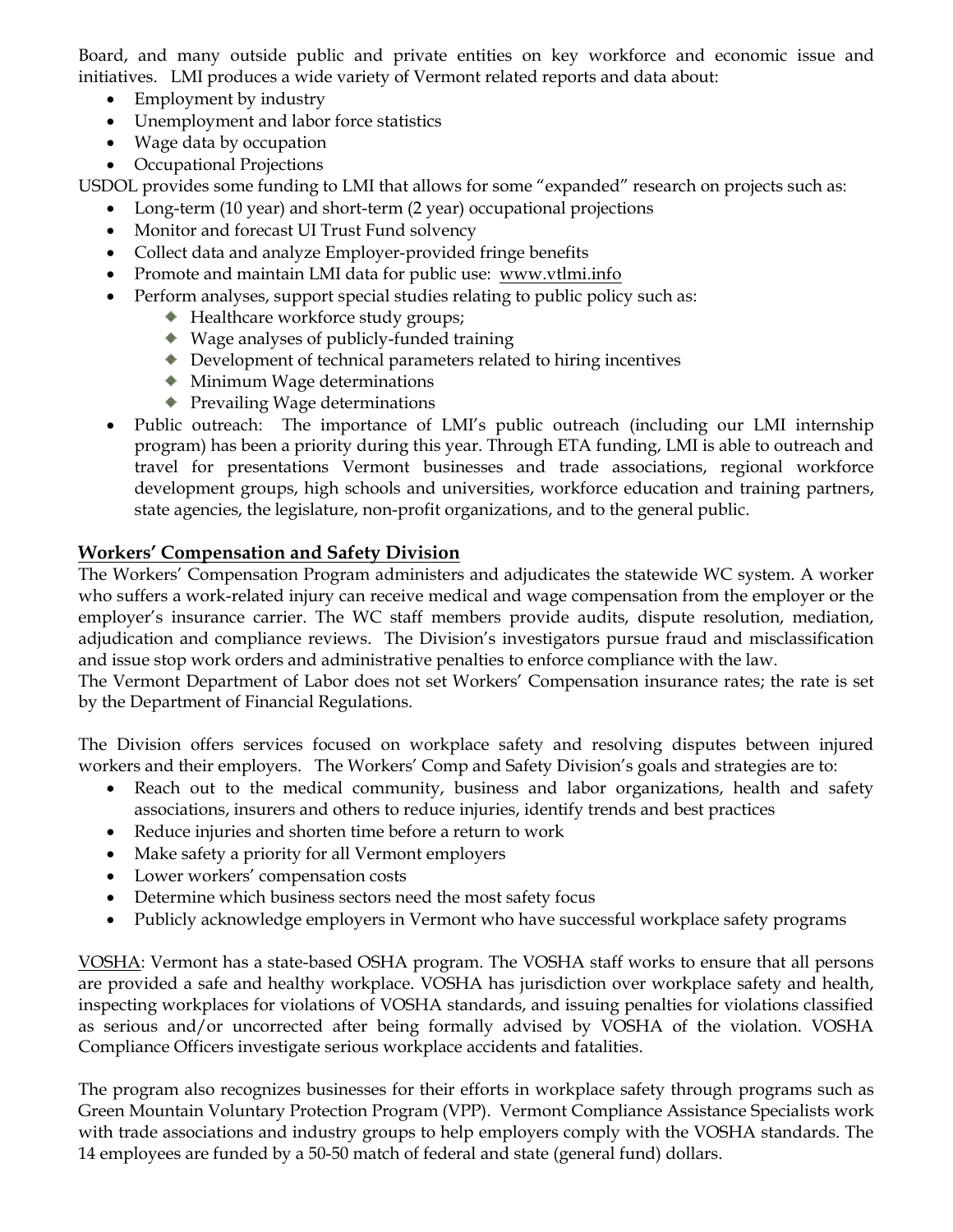Project WorkSAFE provides voluntary consulting services to Vermont employers seeking to improve the health and safety condition of their workplace. WorkSAFE's 6 employees are funded with a combination of federal and state funds, (75% is federal money, and the remainder is a mix of State General Fund and funding from VDOL's Workers' Comp administrative fund). Federal OSHA grant requirements have a target of 200 visits to the private sector for on-site safety and health consultations and review/development of safety and health programs. Responsibilities also include: developing and providing safety and health trainings to Vermont companies on new OSHA regulations and other topics; emergency response consultation and assistance with radiological and biological issues, (with the Vermont Departments of Health and Public Safety; maintaining and increasing the amount of Vermont companies in the Safety and Health Achievement Recognition Program (SHARP); and developing recommendations for the Governors' Workplace Safety Awards.

The Passenger Tramway Program has three employees who inspect the construction or modification of ski new lifts; inspect the operation and maintenance of ski tows, lifts and trams, and monitor for compliance with State regulations. There are approximately 250 injuries annually related to ski lifts. Vermont ski areas pay the program costs "fee due state" – annually set by the Board.

#### **State Workforce Development Board**

The State Workforce Development Board (SWDB) is designated as the single State Workforce Development Board under the federal Workforce Innovation and Opportunity Act, and under Vermont statute, 10 VSA 541. The Department of Labor oversees and provides the administrative support to the Board. The work of the Board is performed with assistance from VDOL staff liaison. The current chairperson of the Board is Frank Cioffi of GBIC. By law, the Council's membership must represent a business majority to help ensure that the workforce development efforts are consistent with business needs. The Board advises the Governor on how to best develop and implement a comprehensive, flexible and responsive workforce education and training system, and program funding (state and federal funds).

### **Workforce Development Division**

The VDOL Workforce Development Division provides employment services, training assistance, and job counseling, recruitment and placement assistance to businesses and workers (federally funded).

The *Workforce Innovation and Opportunity Act* (WIOA) has three separate Programs:

- The WIOA Youth programs focus on serving "at-risk" youth. WIOA regulations require funding priority (75%) to out-of-school youth (16-24), with the option of serving in-school youth most at risk of dropping out.
- The WIOA Adult program focuses on individuals receiving public assistance and low-income individuals, who sometimes have limited or no work experience, who need to become job-ready and successfully enter and connect to the labor force.
- The WIOA Dislocated Worker program offers workers who have lost their jobs through no fault of their own, due to a layoff or business closing, the resources necessary to become re-employed, including job counseling, training and placement assistance. VDOL's Rapid Response program helps employers avoid layoffs, and, in the event of a layoff, helps the workers who are being displaced.

The *Wagner-Peyser Program* offers job search resources, training and job placement assistance to customers through the VDOL's network of 12 local Career Resource Centers, as well as through an online job matching system (Vermont Job Link). The services at the centers are federally-funded.

The *Trade Adjustment Assistance (TAA)* is a federal program which provides benefits and services to workers who become unemployed due to the impact of international trade. The TAA program provides trade-affected workers with paid training and/or education, wage supplement assistance, and tremendous support to obtain the skills, resources, and support they need to become reemployed.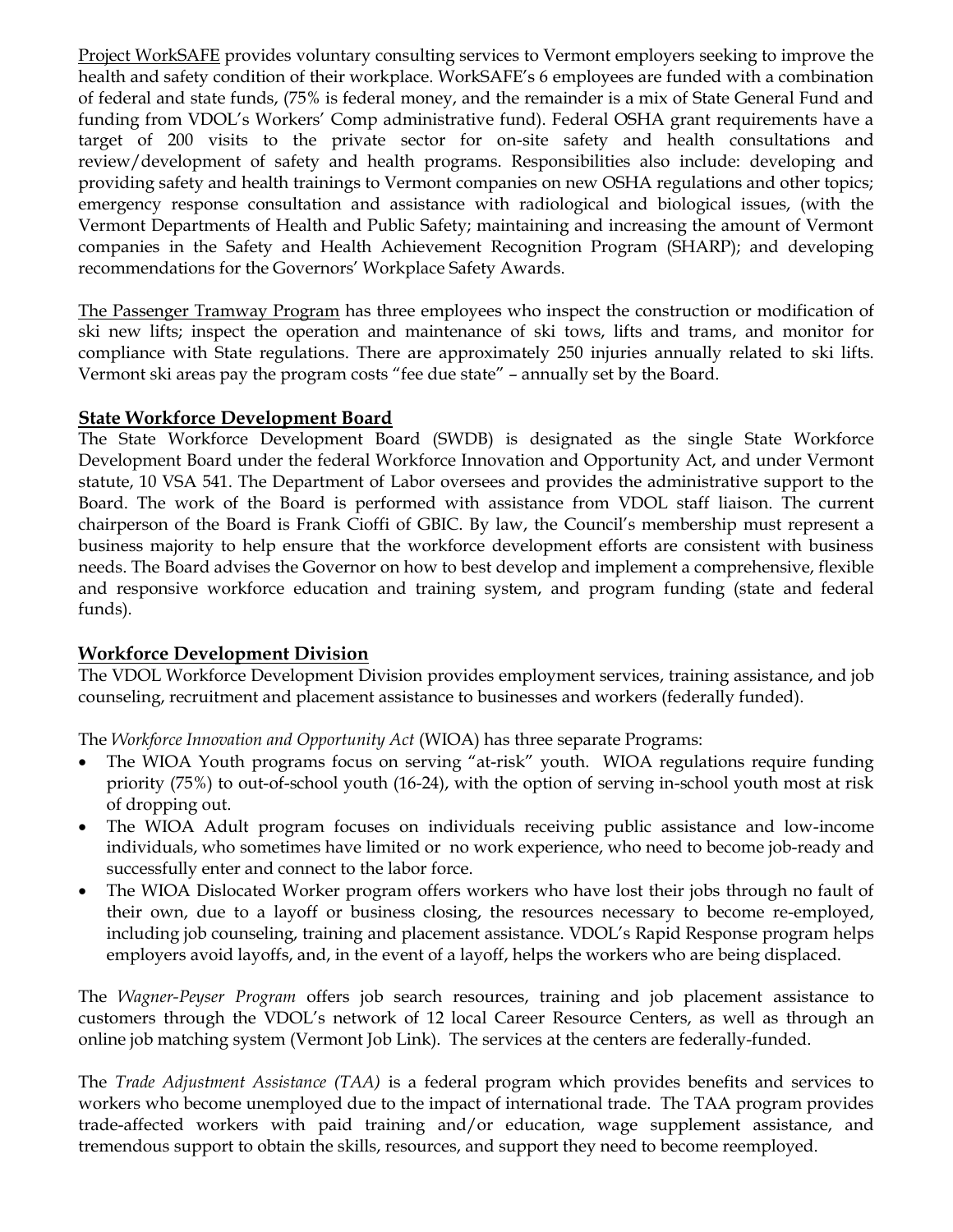The *Labor Certification Programs* oversees employers who are seeking to bring foreign workers into Vermont, to ensure that employers seek U.S. workers before issuing a certificate to bring foreign workers into Vermont. Two major components are Agricultural and Non-Agricultural Certification.

The *Veterans Program*: VDOL receives funding (JVSG grant) to support the salaries of our Local Veterans Employment Reps (LVER) and Disabled Veterans Outreach Program Reps (DVOP), stationed in several of our local Career Resource Centers. LVERs have responsibility for meeting with Vermont employers to solicit job opportunities for veterans. DVOPs provide direct services to disabled and veterans and spouses with significant employment barriers. VDOL works closely with veterans' organizations.

VDOL has received several competitive grants through USDOL:

- National Emergency (NEG) "Job Driven" grant totaling \$1.5M for employment assistance to longterm unemployed Vermonters and dislocated Vermont workers.
- USDOL Sector Partnership grant: \$2,295,011 training unemployed or under-employed Vermonters for guaranteed jobs with Vermont employers.
- USDOL Apprenticeship grant: \$2,999,931 for apprenticeship jobs with Vermont employers
- RESEA \$1,069,000 for skill assessment and job counseling and placement for unemployed Vermonters
- USDA SNAP grant in conjunction with Vermont ESD, VDOL has 5 job counselors helping the TANF population with employment counseling and placement
- Mine Safety for mine and construction safety training

The *Next Generation Fund* continues to fund a variety of programs that promote the creation and retention of high quality jobs, and the growth of a highly skilled workforce by funding occupational skills training, internships for secondary and post-secondary students, and other specialized training activities that lead to employment with new and existing businesses. The portion of Next Gen that is allocated to VDOL is the *Workforce Education and Training Fund (WETF),* approximately \$1M annually, to support our workforce training, internship programs, regional workforce initiatives, adult technical education centers, and other job-driven training programs.

State-funded programs in VDOL's Workforce Development Division:

- *Registered Apprenticeship Program* continues to be one of VDOL's most effective workforce training models. The combination of technical classroom instruction and paid, hands-on training under a qualified employer sponsor, ensures that training is relevant, current, and directly tied to employment. Apprenticeship is supported by a combination of state general funds and special funds that consist of employer-paid tuition for classroom instruction.
- The *ABAWD Program*: VDOL receives funding from the Department for Children and Families (ESD) to work with the "Able-Bodied Adults without Dependents" population (receiving Food Stamps). VDOL provides staff, statewide, through our 12 regional offices.

### CHALLENGES for the VDOL, and for the Vermont Employer and Workforce Communities

- Uncertainty of federal dollars. At this time, we are most concerned about changes that might adversely impact Workforce Development Division and the regional offices.
- **Competition for job creation from larger states with greater financial resources to attract and** subsidize new businesses and jobs to their state.
- Need for job-specific training to address hiring needs of Vermont employers.
- VDOL's aged computer infrastructure.
- Global and national issues that continue to affect the economy and labor market.
- Value of take-home pay.
- **IMPACT OF WAGE DISPARITY, discrimination and barriers to employment.**